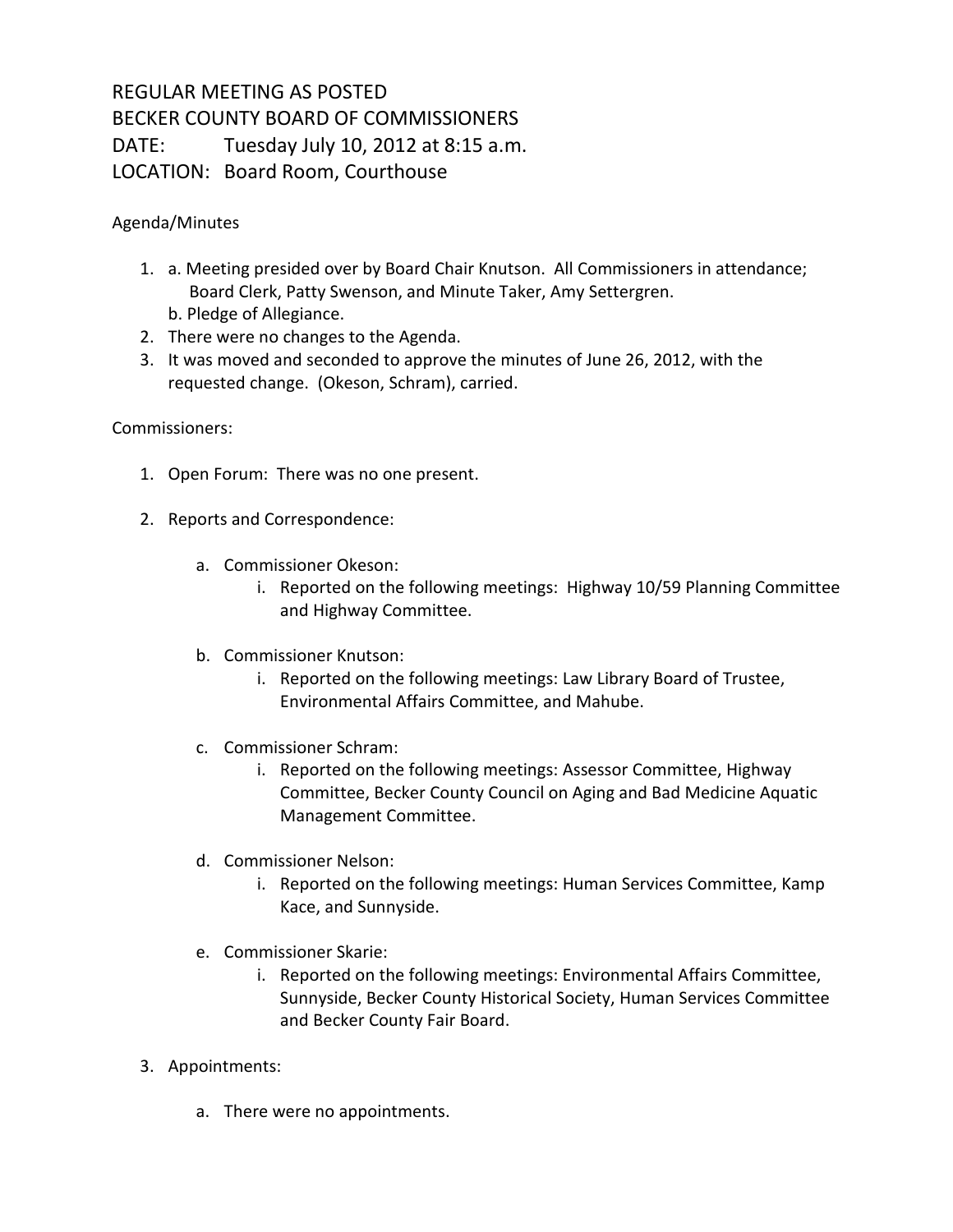Auditor – Treasurer: Ryan Tangen Presented:

- 1. Licenses and Permits:
	- a. It was moved and seconded to approve Resolution #07-12-1A authorizing a gambling permit for the Minnesota Waterfowlers Association for September 15, 2012, at the Callaway Community Center, U.S. Highway 59 North, Callaway, MN 56511, in Callaway City. (Schram, Nelson), carried.
- 2. It was moved and seconded to approve Resolution #07-12-1B adopting the Ten Performance Measures for Counties developed by the Council on Local Results and Innovation. (Okeson, Skarie), carried.

Finance Committee Minutes: Ryan Tangen presented:

- 1. It was moved and seconded to approve the regular claims, over 90 day claims and Auditor's Warrants:
	- a. Over 90 Day Claim:
		- i. Frontier Precision in the amount of \$49.16 due to not receiving an invoice.
	- b. Auditor's Warrants (Tuesday Bills):
		- i. 6/26/12 in the amount of \$172,898.27
		- ii. 7/5/12 in the amount of \$25,503.09
		- (Skarie, Schram), carried.

Environmental: Steve Skoog presented:

1. It was moved and seconded to approve spending \$18,388.00 to purchase 19 recycling dumpsters and 3 dumpsters for garbage at County facilities. (Skarie, Schram), carried.

Veteran Services: Lauri Brooke presented:

1. Lauri Brooke updated the Commissioners of service use in the Veteran Services office and discussed the Beyond the Yellow Ribbon Event that will be held in Detroit Lakes, MN, on August  $22<sup>nd</sup>$ , 2012.

University of Minnesota Extension: Deb Zak and Mickey Okeson presented:

1. It was moved and seconded to approve an increase of the County 4-H Program Coordinator position from part-time to full-time and to hire a full-time County 4-H Program Coordinator. (Skarie, Okeson), carried.

Human Services: Nancy Nelson presented:

1. It was moved and seconded to add to the Human Services Agenda; Volunteer Transit Mobility Management Program for Becker, Clay and Mahnomen Counties. (Nelson, Okeson), carried.